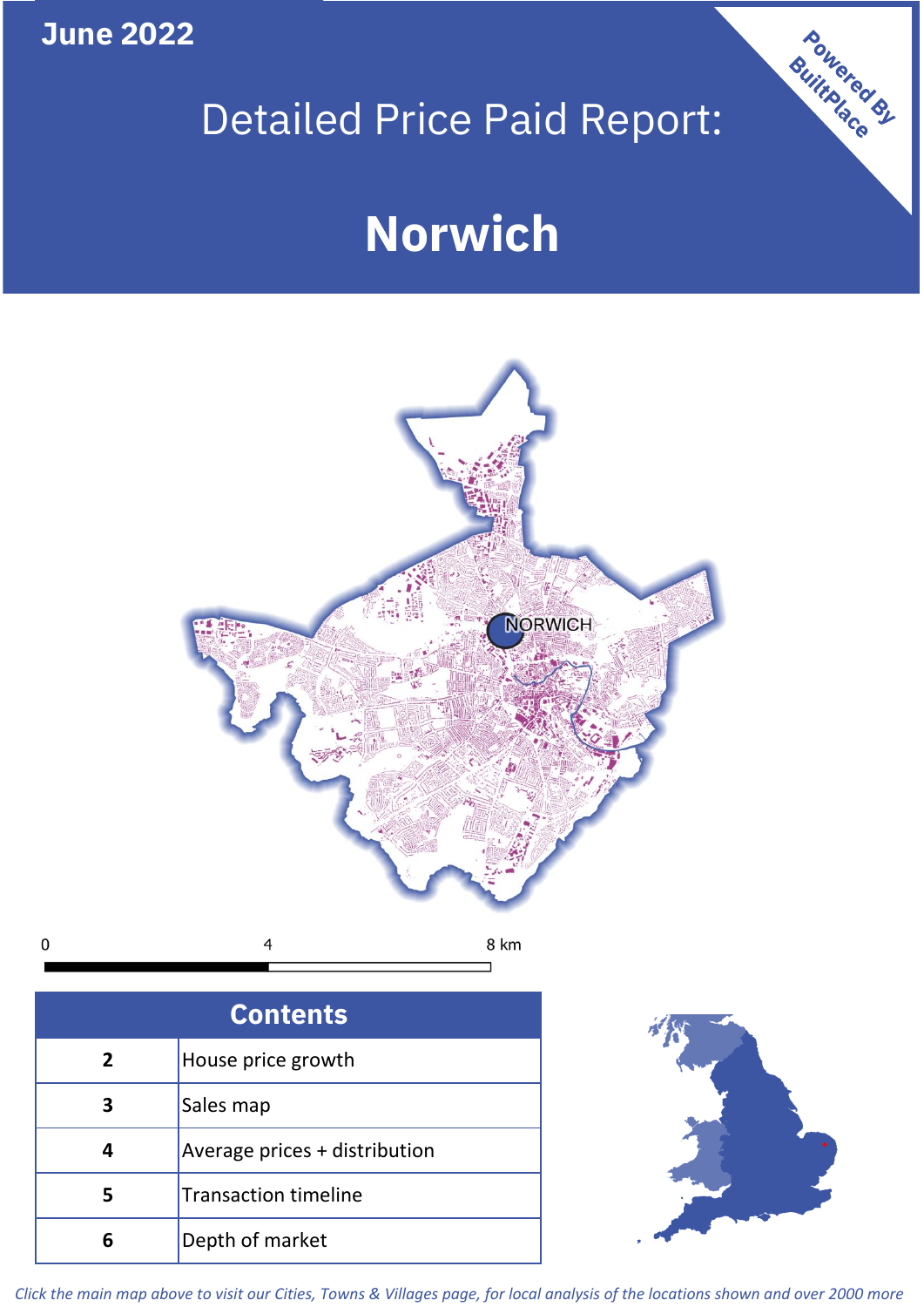### **Headline Data**

|                     | <b>Current level</b> | 3 month | <b>Annual</b> | 5 year  | 10 year |
|---------------------|----------------------|---------|---------------|---------|---------|
| <b>House prices</b> | £231,258             | 1.8%    | 8.7%          | 17.6%   | 61.8%   |
| <b>Transactions</b> | 2,107                | $-9.0%$ | 23.9%         | $-4.6%$ | 16.9%   |

# **House Price Growth (April 2022 data)**

#### *Annual Change in House Prices*



House prices in Norwich grew by 8.7% in the 12 months to April 2022 (based on 3-month smoothed data). By comparison national house prices grew by 10.7% and prices in the East of England grew by 11.6% over the same period.

Norwich house prices are now 39.2% above their previous peak in 2007, compared to +64.9% for the East of England and +52.9% across England.



#### *Year-To-Date Change in House Prices, December to April*

Local prices have grown by 0.8% in 2022 so far, compared to growth of 0.1% over the same period last year.

#### *Source: OS OpenData; UK House Price Index (Contains HM Land Registry data © Crown copyright)*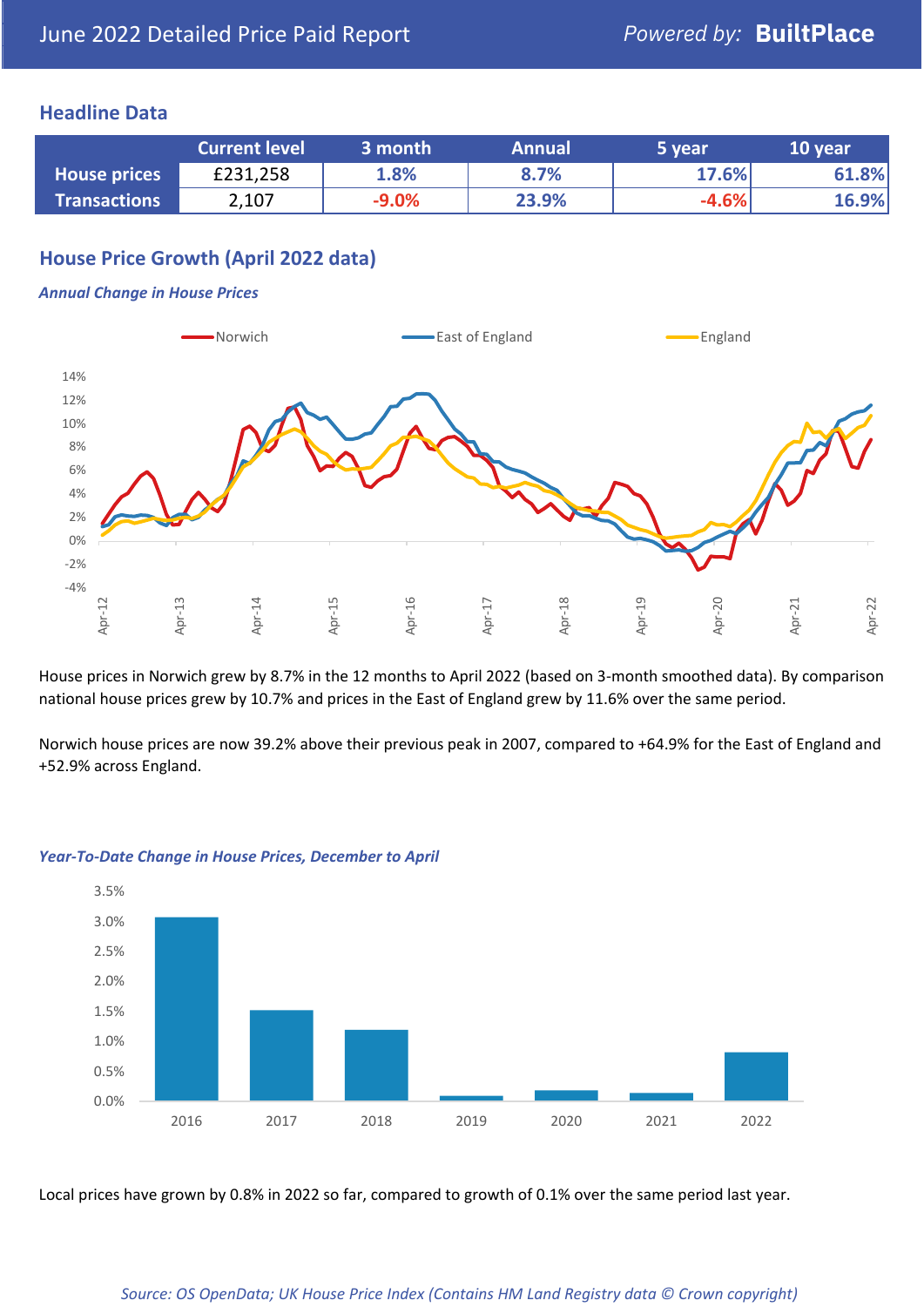# **House Price Map**

### *12 months to April 2022*



*Each point is one postcode, coloured by the average value relative to all sales in this local authority (price bands are LA-specific quintiles).*

# **Map Key**

| Min      | <b>Max</b> |                            |
|----------|------------|----------------------------|
| Up to    | £156,000   | 1st quintile / lowest 20%  |
| £156,000 | £199,000   | 2nd quintile               |
| £199,000 | £236,000   | 3rd quintile               |
| £236,000 | £305,000   | 4th quintile               |
| £305,000 | and over   | 5th quintile / highest 20% |

## *Source: OS OpenData; UK House Price Index (Contains HM Land Registry data © Crown copyright)*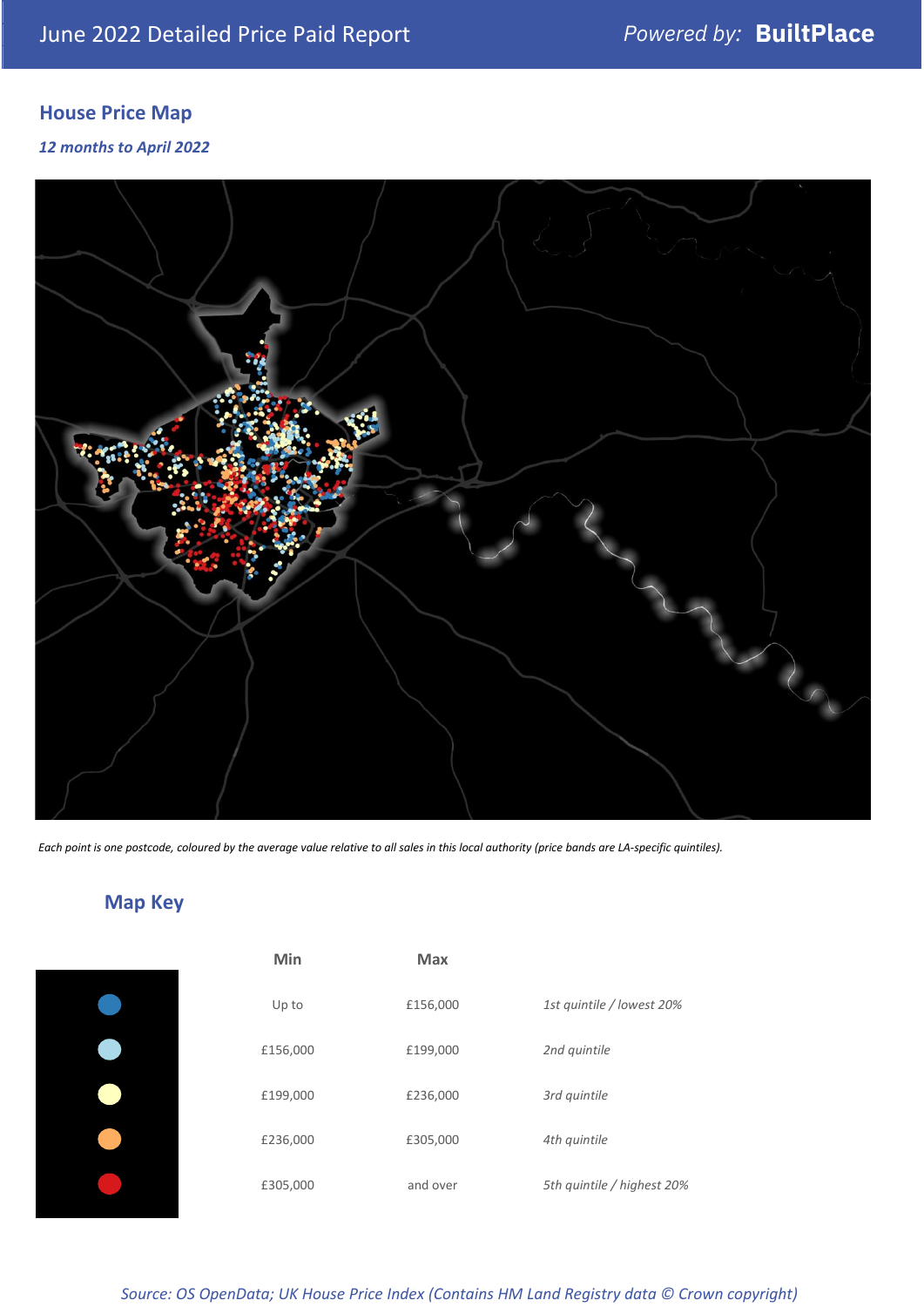# **Average House Price by Property Type**

#### *12 months to April 2022*



|                 | <b>New</b>           | <b>Second hand</b> |  |  |
|-----------------|----------------------|--------------------|--|--|
| <b>Flat</b>     | £167,273             | £156,155           |  |  |
| <b>Terraced</b> | £248,500             | £248,490           |  |  |
| Semi-detached   | £228,500             | £282,504           |  |  |
| <b>Detached</b> | No recorded<br>sales | £463,340           |  |  |

## **House Price Distribution by Year**

*All properties, by price band and calendar year (2020 = year to date)*

|                    | 1997 | 2002 | 2007 | 2012 | 2017 | 2019 | 2020 |
|--------------------|------|------|------|------|------|------|------|
| <b>Under £100k</b> | 94%  | 59%  | 7%   | 13%  | 3%   | 2%   | 3%   |
| £100-200k          | 5%   | 34%  | 70%  | 65%  | 55%  | 41%  | 41%  |
| E200-300k          | 1%   | 6%   | 16%  | 14%  | 27%  | 36%  | 37%  |
| £300-400k          | 0%   | 1%   | 4%   | 5%   | 9%   | 10%  | 9%   |
| £400-500k          | 0%   | 0%   | 2%   | 2%   | 3%   | 5%   | 7%   |
| <b>£500k-1m</b>    | 0%   | 0%   | 1%   | 1%   | 2%   | 5%   | 3%   |
| £1-2m              | 0%   | 0%   | 0%   | 0%   | 0%   | 0%   | 0%   |
| <b>Over £2m</b>    | 0%   | 0%   | 0%   | 0%   | 0%   | 0%   | 0%   |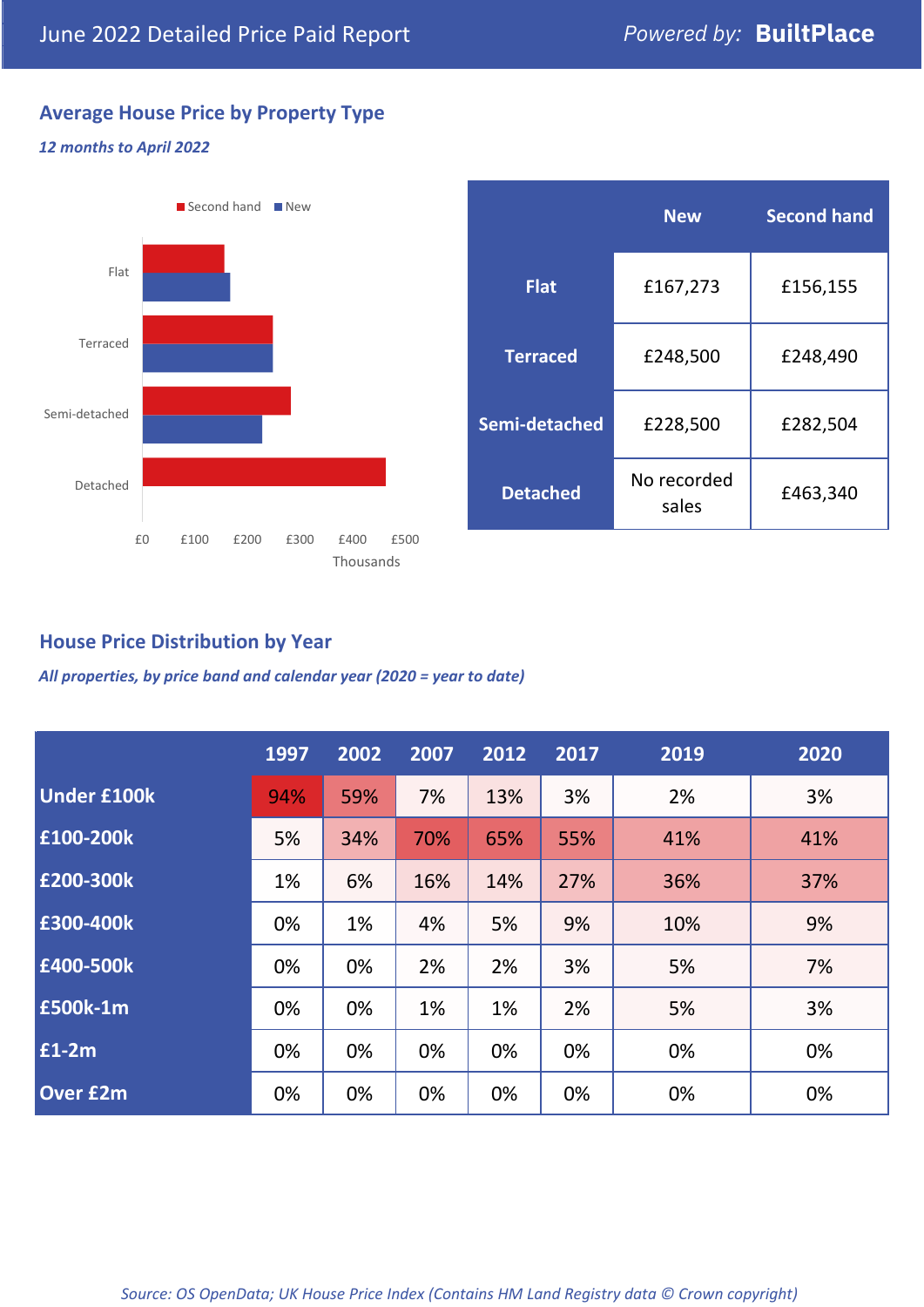# **Transactions (February 2022 data)**

*Annual Transactions, Indexed (2001-05 average = 100)*



There were 2,107 transactions in Norwich during the 12 months to February 2022. This is 71% of the average from 2001- 05 and suggests activity is below pre-downturn levels.

Transactions in Norwich have fallen by 15.6% since 2014, compared to changes of -11.5% for East of England and -7.7% for England.



#### *Cash and New Build Sales as % of Total, by Year*

*Note: The data on this page EXCLUDES transactions identified as transfers under a power of sale/repossessions, buy-to-lets (where they can be identified by a mortgage), and transfers to non-private individuals - i.e. it comprises only Land Registry 'A' data.*